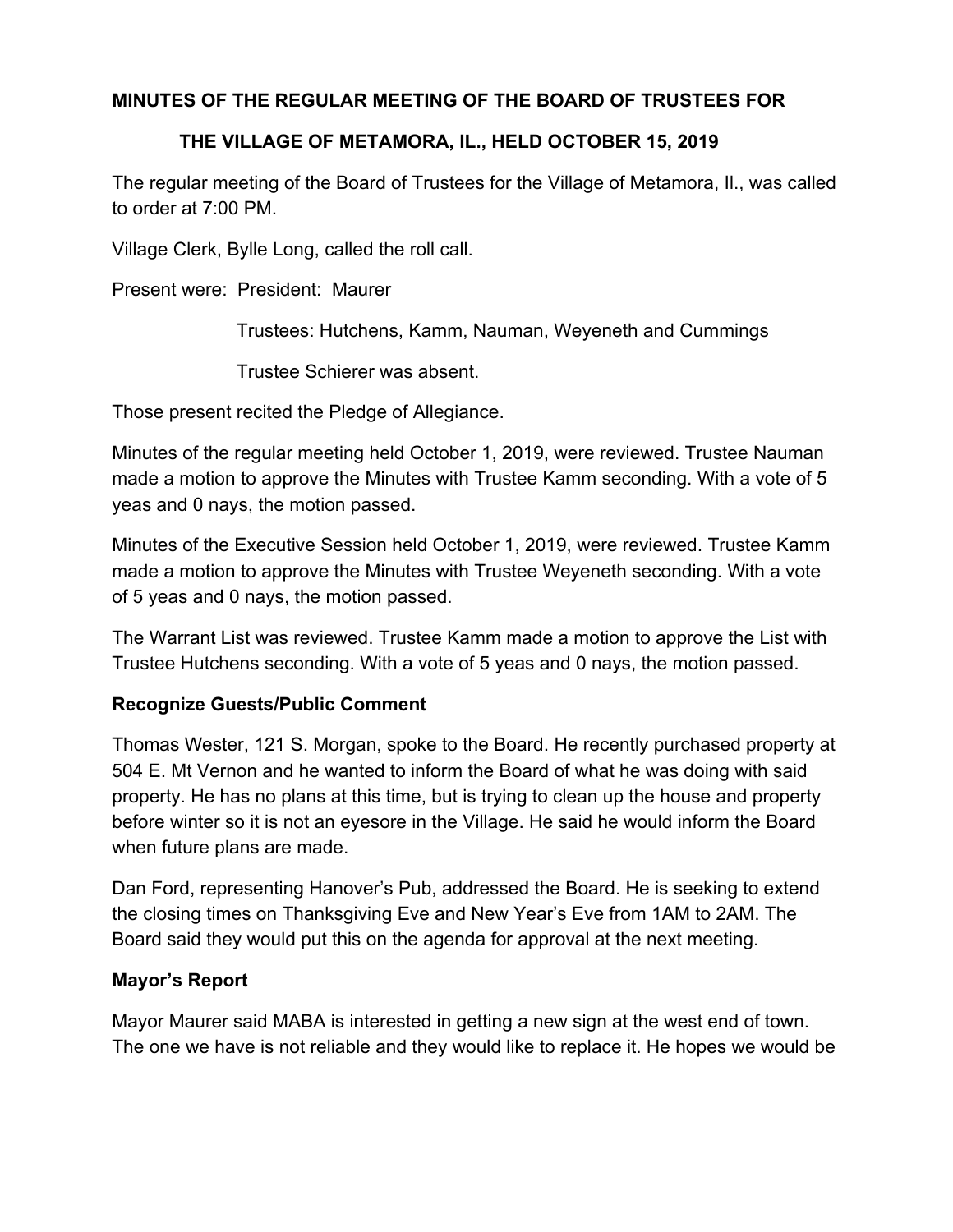able to utilize it the way it was intended. If the State still would not allow us to do that, it would be nice to find property in the Village to place it on.

 He spoke of the bidders on the hardware store. He said he would be in touch with them to see if they were still interested in the purchase and if not, he would put it out for bids again.

# **Attorney's Report**

Attorney Brunton gave updates on the following:

- 1. Land Acquisition (135.25+ Acres of Farmland) Agreement has been executed by both parties for \$1.5 million purchase price; proposed closing date set for October 29<sup>th</sup>, title work reviewed and comments provided to seller's attorney, coordinating closing on MCB loan prior to closing on property acquisition. Ordinance approving loan agreement with MCB to be amended to a taxable loan to comply with IRS provisions; revised loan documents reviewed; amended Ordinance 2019-14 prepared for approval at tonight's meeting.
- After reviewing the amended Ordinance, Trustee Weyeneth made a motion to approved the Ordinance with Trustee Kamm seconding. With a vote of 5 yeas, (Mayor Maurer voted) and 1 nay (Hutchens), the motion passed.
	- 2. Prepared draft of new contract for Police Chief, as current contract expires in January 2020, ready to present to Board during Executive Session for review and discussion.

# **Engineer's Report**

Bob Kolhaus gave updates on the following:

- 1. RLF Funding Program and Watermain Project. Schedule still hopeful for design in winter 2019, construction during late 2020.
- 2. Drainage Improvement Projects Oakwood Cemetery/Coal Bank Road Storm Drainage – Determined needing to go to north property line. Surveying estimate to be provided as next step.
- Brighton Park Tile Discussion Tile repair was conducted. Found historical plans to help with solution. Jason experimenting with solutions.
	- 3. Well #6 Back on-line, testing continues.

# **Treasurer's Report**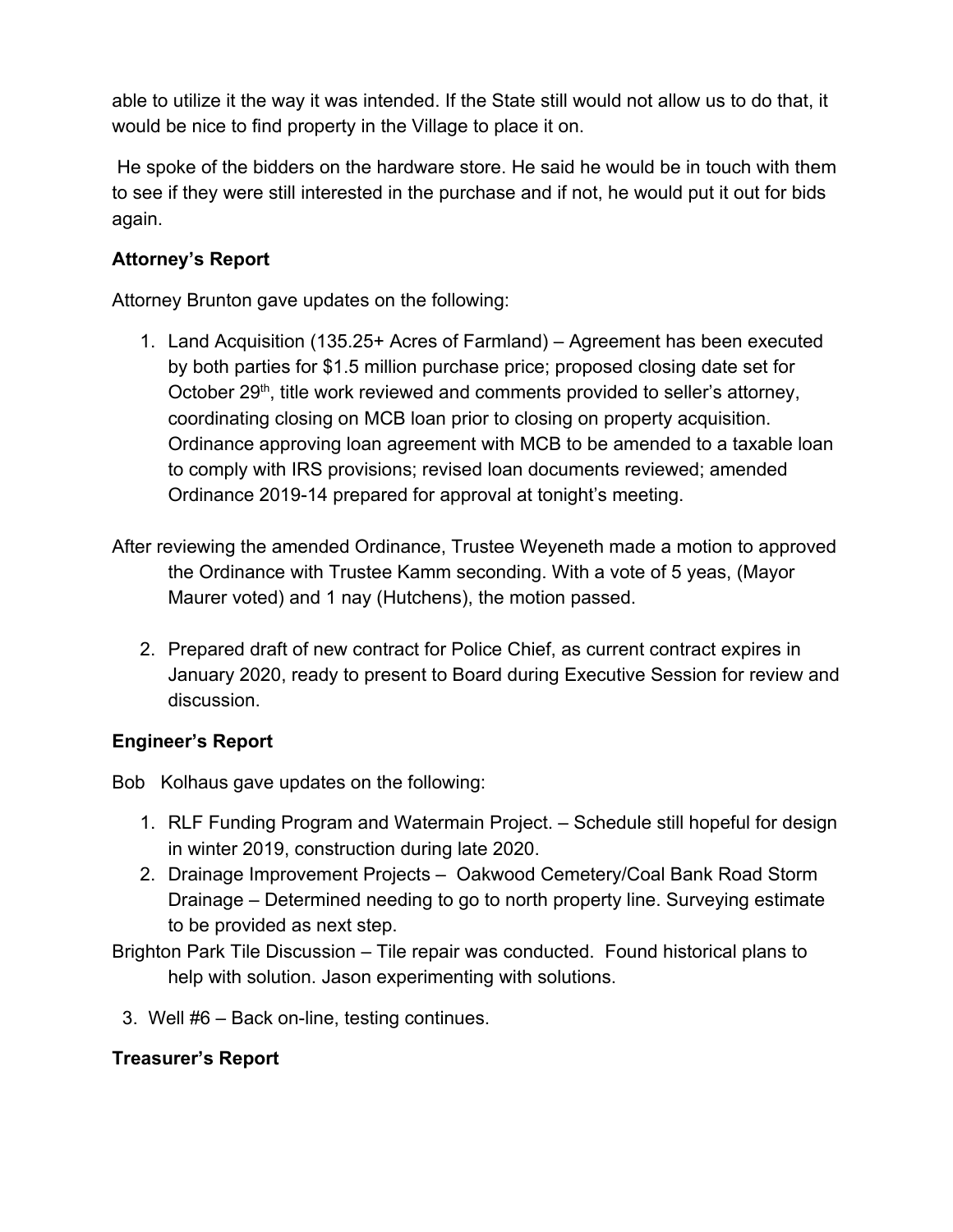There was no report.

## **Public Works Department**

Trustee Nauman had nothing to report.

### **Police/Fire/ESD**

Trustee Kamm said he was working with Chief Sluga and they were looking at plans to review for a new firehouse. His goal is to have some idea of what the Village needs in place by a year from now.

## **Finance/ Economic Development/Insurance**

Trustee Weyeneth said he had talked to the high school, grade school, park district and others who may have ideas of what the community needs and/or could use in the acreage the Village is purchasing. Everyone seems excited and eager to see something put in place for future use and advantage for the Village for many years to come.

# **Employee Relations, Long-Term Planning-Zoning, Special Projects**

Trustee Hutchens had nothing to report.

### **Old Business**

There was none.

### **New Business**

There was none.

### **Executive Session**

Mayor Maurer called for a Session to discuss personnel and litigation from former Police Chief Mike Todd.

With that, Trustee Kamm made a motion to adjourn to Executive Session with Trustee Nauman seconding. With a vote of 5 yeas and 0 nays, the motion passed and the meeting adjourned at 8:04PM.

### **Regular Meeting Resumes**

The regular meeting resumed at 8:56PM with previous roll call present. With no more to discuss, Trustee Nauman made a motion to adjourn with Trustee Kamm seconding.